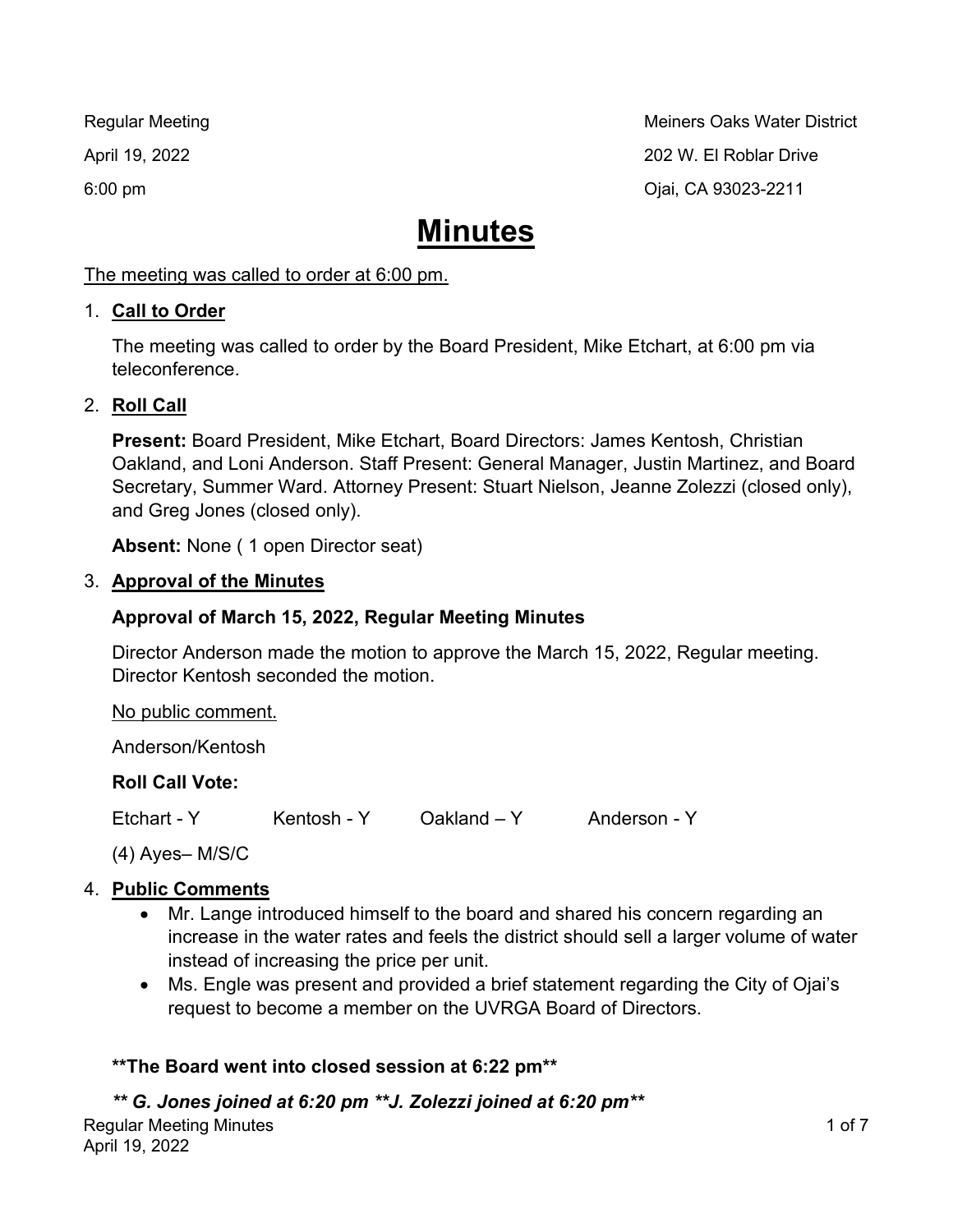- 5. **Closed Session: The Board of Directors held a closed session to discuss litigation, pursuant to the attorney/client privilege, as authorized by Government Code Sections Ş54957 & 54956.8, 54956.9, and 54957.** 
	- Meiners Oaks Water District v. Moll, Ostling, and Ojai Vista Farms 56-2018-00515474- CU-OR-VTA/
	- State case: SBCK vs. SWRCB, San Francisco Supreme Court, Case# CPF-14-513875

## *\*\* G. Jones left at 6:40 pm \*\*J. Zolezzi left at 6:33 pm\*\**

## **\*\*The Board adjourned closed session at 6:50 pm\*\***

Attorney S. Nielson stated that the Board discussed pending litigation in closed session, and no actions were taken.

#### 6. **Financial Matters**

#### **Approval of Payroll and Payables from March 16, 2022 to April 15, 2022, in the amount of:**

| Payables: | \$75,635.81  |
|-----------|--------------|
| Payroll:  | \$40,843.78  |
| Total:    | \$116,479.59 |

Director Oakland made the motion to the Payroll and Payables from March 16, 2022, to April 15, 2022. Director Anderson seconded the motion.

| No public comment. |
|--------------------|
|--------------------|

Oakland/Anderson

## **Roll Call Vote:**

Etchart - Y Kentosh - Y Oakland - Y Anderson - Y

 $(4)$  Ayes – M/S/C

## 7. **Board Discussion/Actions**

## **a. Approve Resolution 20220419: Diana Engle Years of Service. (Etchart)**

Ms. Ward presented Resolution 20220419, recognizing Director Engle's six years of service on the board. Once approved, the resolution will be framed and delivered to Ms. Engle along with an acrylic water droplet shaped plaque.

Director Anderson made the motion to approve Resolution 20220419: Diana Engle Year of Service. Director Kentosh seconded the motion

#### No Public Comment.

Regular Meeting Minutes April 19, 2022 Anderson/Kentosh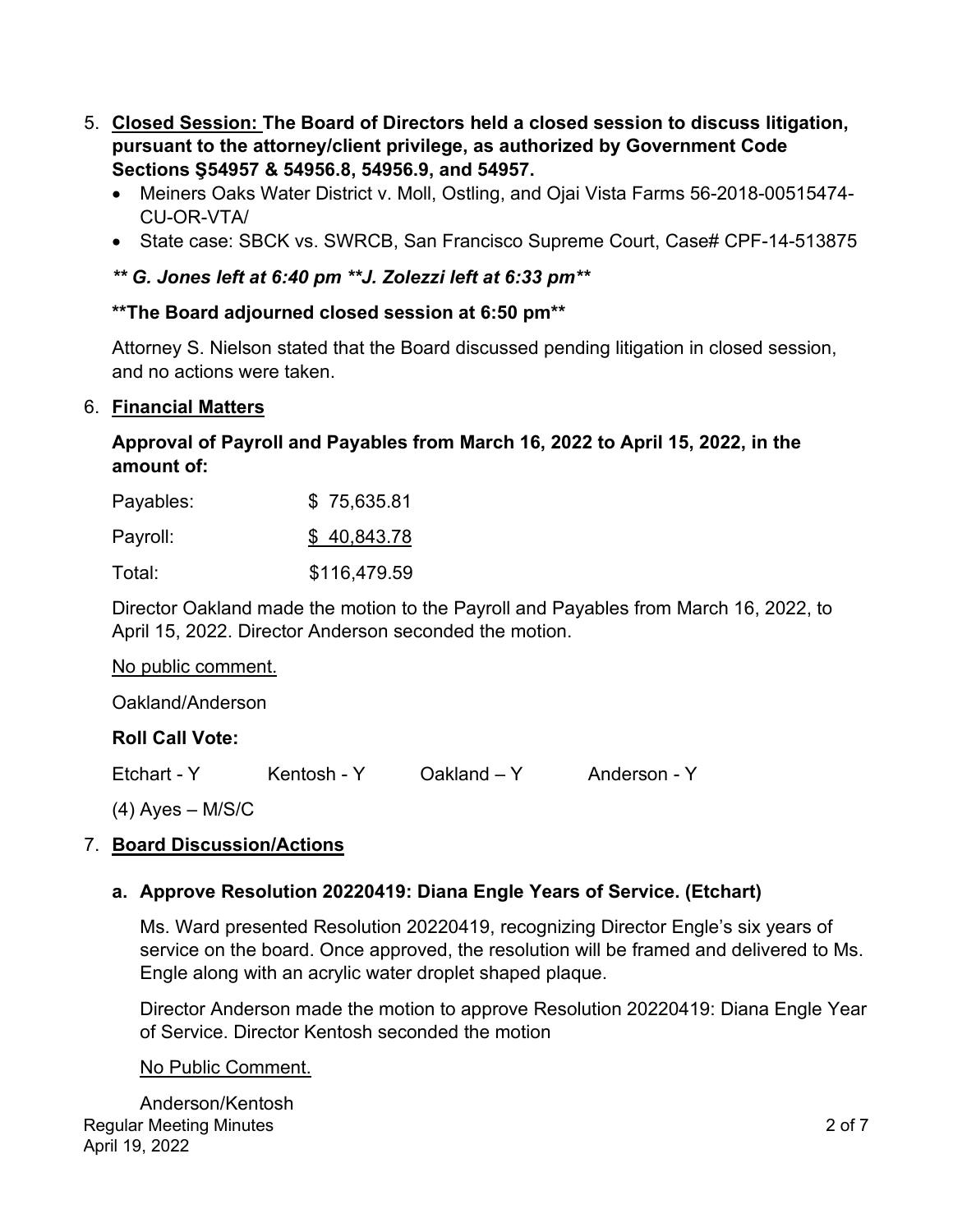## **Roll Call Vote:**

Etchart - Absent Kentosh - Y Oakland – Y Anderson - Y

(4) Ayes - M/S/C

## **b. Approve Resolution 20220419-1: UVRGA Director & Alternate 2022-2024. (Ward)**

Ms. Ward presented Resolution 20220419-1: UVRGA Director & Alternate for 2022- 2024. This resolution was just updated a few months back, however, with Director Engle's resignation, the previously approved resolution was updated to reflect Director Etchart as the primary Director and Director Kentosh as the alternate.

Director Anderson made the motion to approve Resolution 20220419-1: UVRGA Director & Alternate 2022-2024. Director Oakland seconded the motion

No Public Comment. Anderson/Oakland **Roll Call Vote:** Etchart - Absent Kentosh - Y Oakland – Y Anderson - Y (4) Ayes – M/S/C

## **c. Approve Resolution 20220419-2: Consolidated General Elections. (Ward)**

Ms. Ward presented Resolution 20220419-2: Consolidated General Elections. The Board will have 3 full term seats up for re-election. It was discussed and clarified that the vacant seat will also be up for re-election, but for a two year term. Ms. Ward stated that this resolution is required by Ventura County Elections Division, so that MOWD can participate in the general election, rather than hosting its own election.

Director Oakland made the motion to approve Resolution 20220419-2: Consolidated General Elections. Director Kentosh seconded the motion

| No Public Comment. |               |              |
|--------------------|---------------|--------------|
|                    |               |              |
|                    |               |              |
| Kentosh - Y        | $Oakland - Y$ | Anderson - Y |
|                    |               |              |
|                    |               |              |

# **d. Approve Resolution 20220419-3: AB 361 – Brown Act: Remote Meetings During a State of Emergency, subsequent to Resolution 20220315. (Ward)**

Ms. Ward presented Resolution 20220419-3: AB 361 - Brown Act: Remote Meetings During a State of Emergency, subsequent to Resolution 20220315. This resolution must be renewed every 30 days to cover the Committee and next regular board meetings.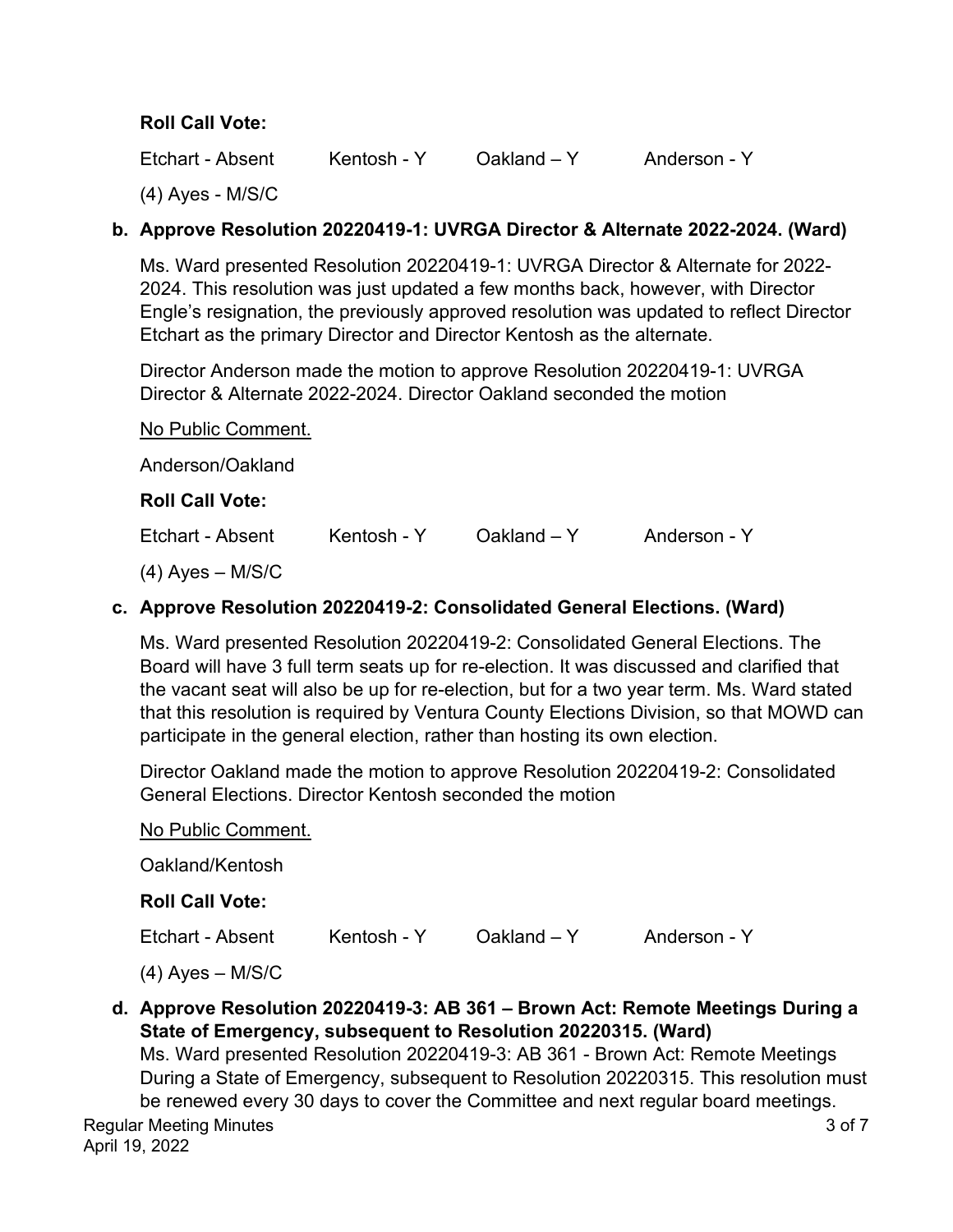Director Kentosh made the motion to approve Resolution 20220419-3: AB 361 - Brown Act: Remote Meetings During a State of Emergency. Director Anderson seconded the motion.

| No Public Comment.     |             |               |              |
|------------------------|-------------|---------------|--------------|
| Kentosh/Anderson       |             |               |              |
| <b>Roll Call Vote:</b> |             |               |              |
| Etchart - Absent       | Kentosh - Y | $Oakland - Y$ | Anderson - Y |
| $(4)$ Ayes – M/S/C     |             |               |              |

## **e. Approve Prop 218 Notice regarding proposed rate increase. (Martinez/Ward)**

Mr. Martinez presented the draft Prop 218 Rate Increase Notice. The District has not increased its rates since 2018. Unfortunately, due to the sharp increase in operational costs and major infrastructure projects that are needed, a rate increase is necessary.

Director Kentosh provided an overview of the Prop 218 process, the public hearing is to be scheduled at least 45 days after the notice is provided to the District parcel owners. Protest ballots will be due prior to the public hearing date. If more than 50% of rate payers protest the rates, the Board will be required to re-evaluate. Rate schedule details and supporting documents will be posted on the District website. The District's goal is to have new rates effective in July 2022.

Director Kentosh made the motion to authorize the General Manager to send out the Prop 218 Rate Increase notice. Director Oakland seconded the motion.

No Public Comment.

Kentosh/Oakland

## **Roll Call Vote:**

Etchart - Absent Kentosh - Y Oakland – Y Anderson - Y

(4) Ayes – M/S/C

# **f. Approve Draft Budget Expenditures FY 2022-2023. (Kentosh/Martinez)**

Mr. Martinez presented the draft budget expenditures for FY 2022 – 2023, noting that operational costs have sharply increased due to inflation. For example, the chlorine vendor sent a notice to expect quarterly increases. Director Etchart added that the District is focusing on grant funds; most commonly shovel-ready projects are required for grant funds. The District increased the budget for engineering and technical work, to help get the capital projects designed and ready for funding. Director Kentosh stated that the formal adoption of the budget will occur in sync with the new rates.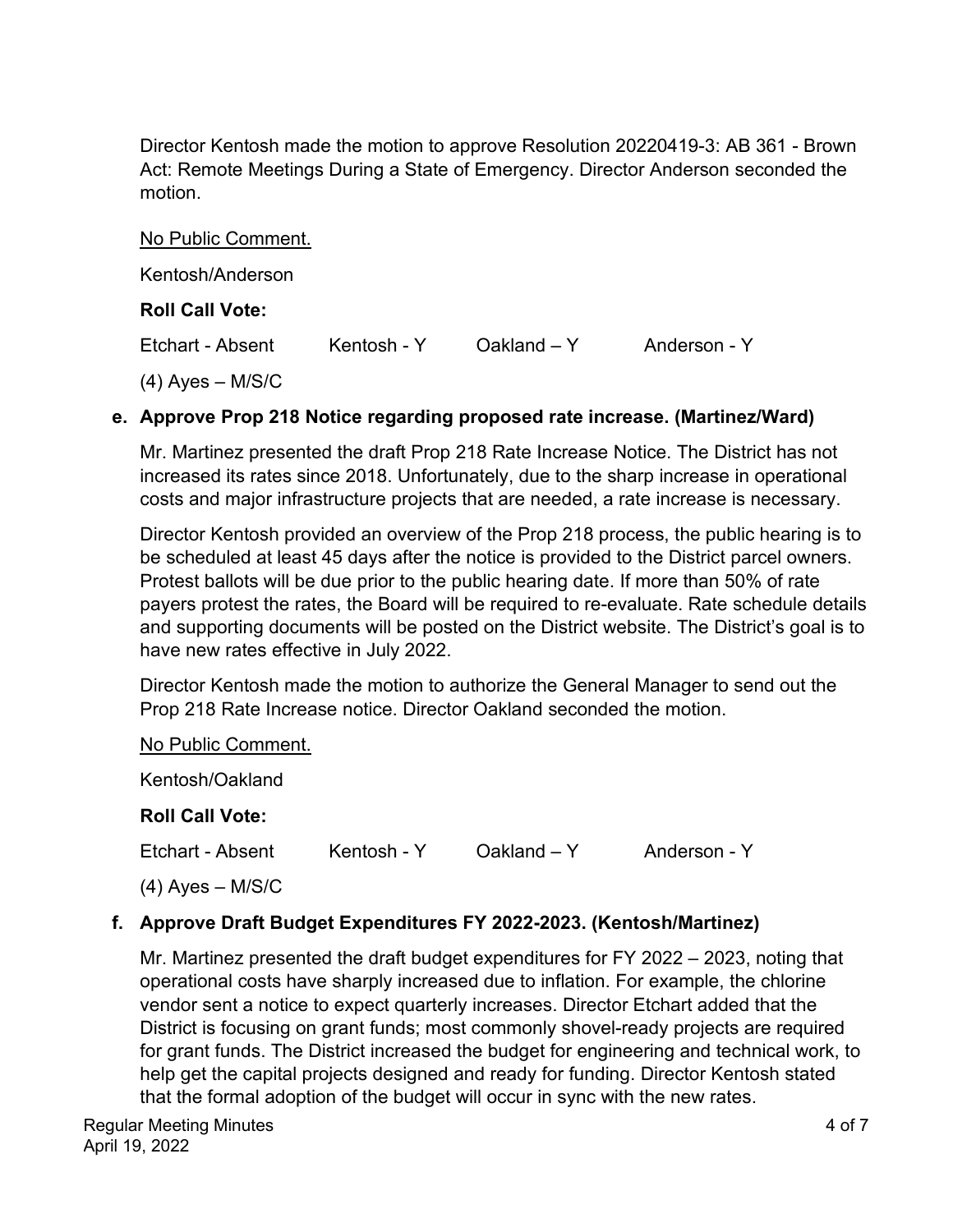No Public Comment.

No Motion.

## **g. Approve transfer of \$200,000 from reserve funds to general fund for the replacementTreatment Plant 100% design expenses. (Martinez)**

Mr. Martinez stated that MKN Associates has begun work on the 100% design plan for the replacement treatment plant, which was approved at \$343,655. This request is to transfer \$200,000 from the District reserve funds, to the General Fund, to help cover the project expenses. Director Anderson commended staff for putting this together and having the forethought to request the funds, so that the District can continue making progress with phasing in these projects.

Director Anderson made the motion to approve the transfer of \$200,000 from reserve funds to general fund for the replacement treatement plant design. Director Oakland seconded the motion.

No Public Comment. Anderson/Oakland **Roll Call Vote:** Etchart - Absent Kentosh - Y Oakland – Y Anderson - Y (4) Ayes – M/S/C

**h. Approve Watershed Progressive proposal for engagement and fees. (Etchart)**  Director Etchart presented the Watershed Progressive proposal for grant work. The District is looking at a number of different grant resources, this will formalize the District's relationship with Regina Hirsch, for assistance with identifying and responding to grant funding opportunities.

Director Anderson made the motion to approve the Watershed Progressive proposal for engagement and fees. Director Oakland seconded the motion.

No Public Comments. Anderson/Oakland **Roll Call Vote:** Etchart - Absent Kentosh - Y Oakland – Y Anderson - Y (4) Ayes – M/S/C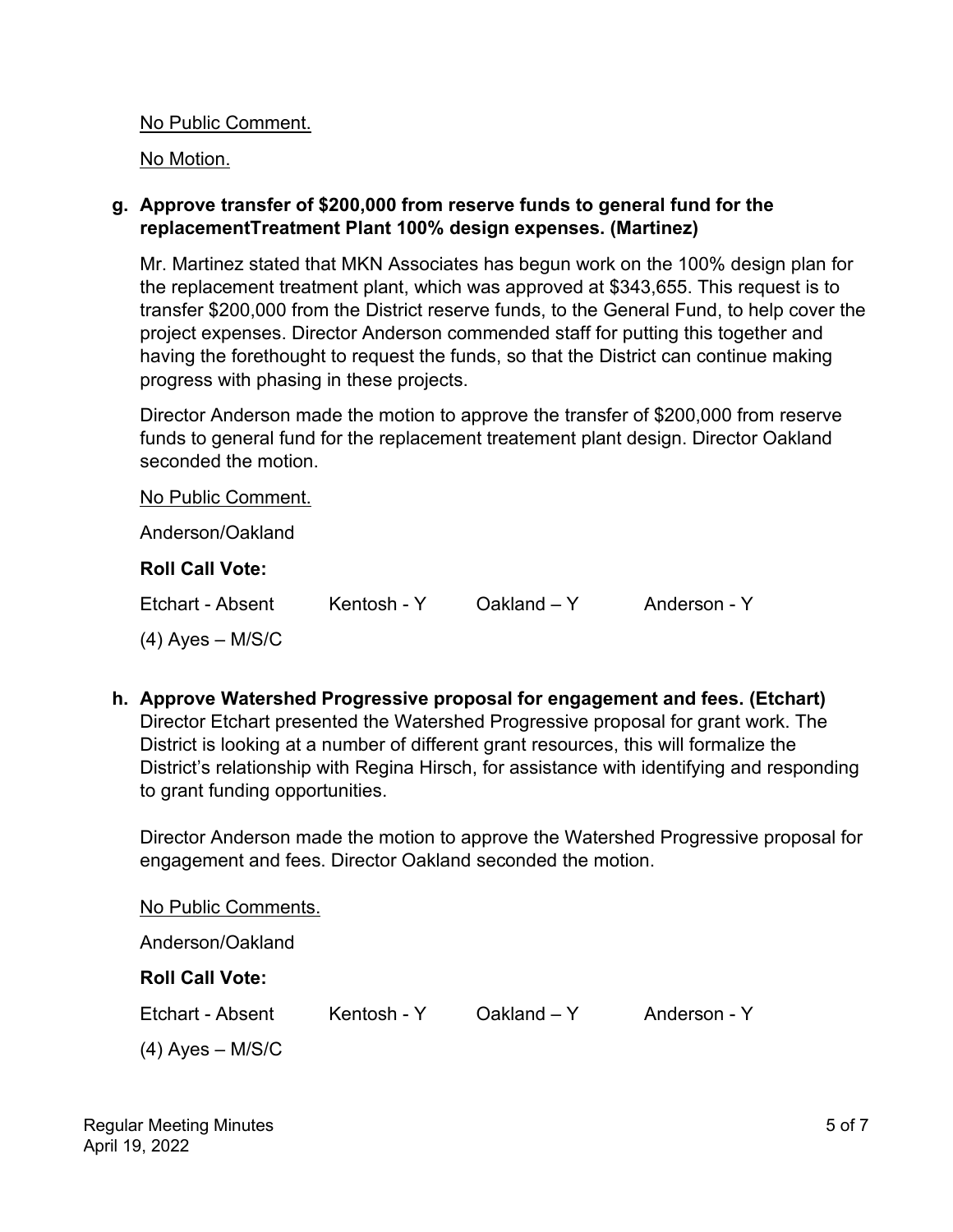## **i. Approve Will-Serve Letter requests for (3) parcels: 270 N. Lomita, 578 El Sol, and 1377 S. La Luna. (Martinez/Ward)**

Ms. Ward presented the three Will-Serve Letter request evaluations: (1) 270 N. Lomita, 1,188 sq ft detached ADU on 2.33 acres with an existing meter and adequate variable allocation to support the ADU; (2) 578 El Sol, 800 sq ft detached ADU on 0.38 acres with an existing meter and adequate variable allocation to support the ADU; (3) 1377 S. La Luna, 1,188 sq ft detached ADU on 0.95 acres with an existing meter and adequate variable allocation to support the ADU. Director Kentosh provided a brief overview of ADU allocations and the Will-Serve request process, the New Meters & Expansion of Services draft policy is under revision. Director Kentosh has no objection to issuing Will-Serve letters to the three projects presented.

Director Kentosh made the motion to approve the Will-Serve Letter request for 270 N. Lomita, 578 El Sol, and 1377 S. La Luna. Director Anderson seconded the motion.

Public Comments:

Mr. Lange provided a statement regarding housing and growth in the area.

Kentosh/Anderson

## **Roll Call Vote:**

Etchart - Absent Kentosh - Y Oakland – Y Anderson - Y

(4) Ayes – M/S/C

# 8. **General Manager's Report**

Mr. Martinez reported that the Casitas Lake level has dropped to 34.3%. The District has grant applications in process. Ms. Hirsch shared that the District should expect the grant funding in August 2022. Wells 1,2,4 & 7 are all online. The replacement treatment plant 100% design is underway. There were three service related leaks this past month, two required contracted work, due to locations of those leaks. Mr. Martinez shared progress photos of the District workshop, starting with images of a year ago versus now with the reorganization and shelving.

No Public Comment.

## 9. **Board Secretary's Report**

Regular Meeting Minutes April 19, 2022 6 of 7 Ms. Ward presented the monthly Board Secretary report highlighting that the Water Boards Electronic Annual Report is in process, due by May 21. Ordinance 22-01-18: Director Compensation public protest ended March 19, the new rate is now in effect. Ms. Ward reminded the board that the late fee process and disconnection for nonpayment have resumed. Nomination paperwork for the upcoming November election will be available at the Ventura County Elections Division in mid-July and due by mid